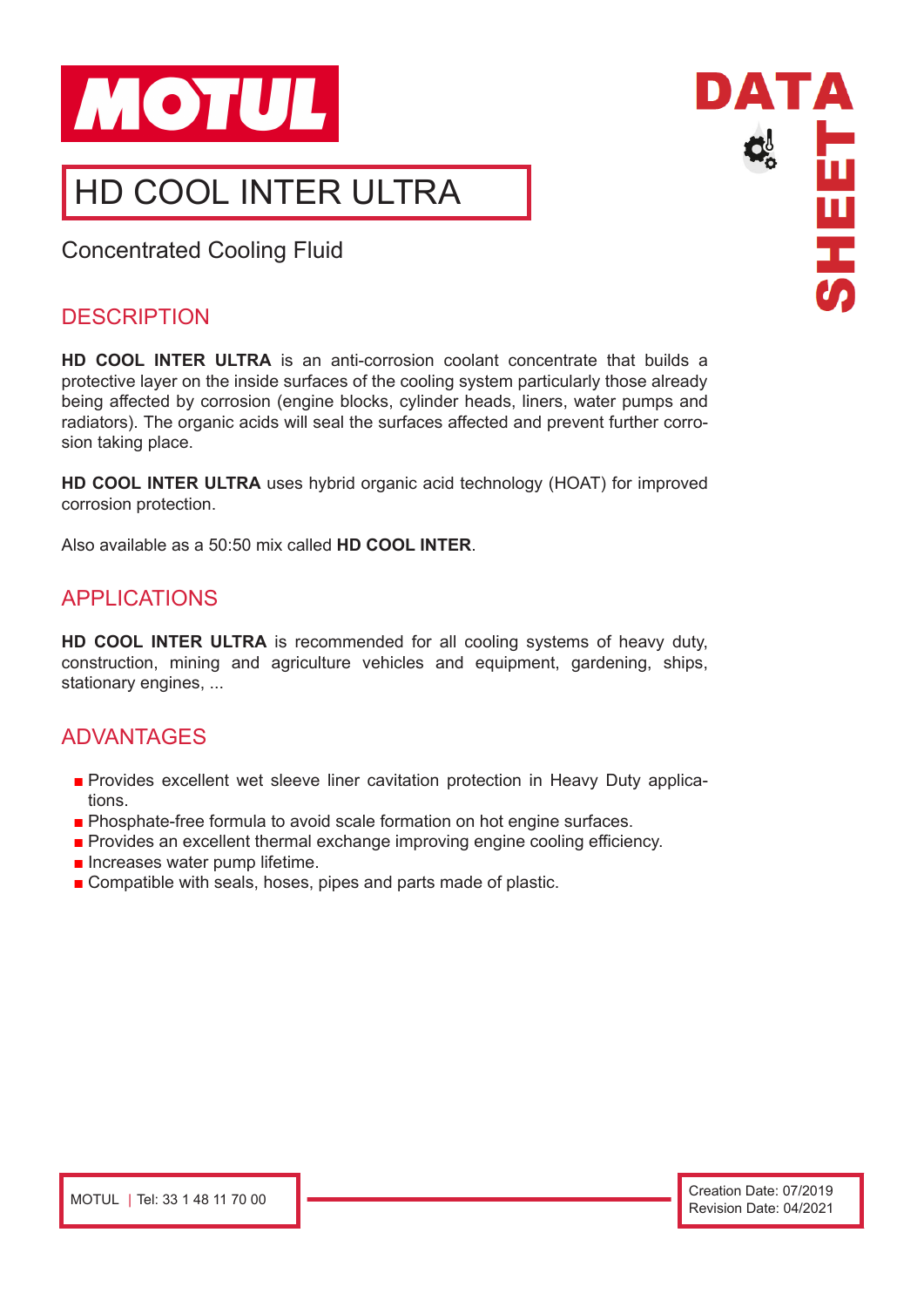

# TECHNICAL CHARACTERISTICS

| <b>CHARACTERISTICS</b>  | <b>METHOD</b>     | HD COOL INTER ULTRA   |
|-------------------------|-------------------|-----------------------|
| Color                   | Visual            | Yellow                |
| Density at 20°C (68°F)  | <b>ASTM D5931</b> | 1.132 $g/mL$          |
| pH                      | ASTM D1287        | 6.6                   |
| Initial crystallization | ASTM D1177        | -38.0 °C / -36.0 °F   |
| Freezing protection     |                   | $-37.0 °C / -35.0 °F$ |
| Boiling point           | NFR 15602-4       | 175.0 °C / 347.0 °F   |

Contains a bitterness agent to prevent from drinking: coolants and concentrates have a sweet taste but are harmful.

# STANDARDS / APPROVALS / PERFORMANCE LEVEL

**HD COOL INTER ULTRA** meets the following standards:

- AS Standards AS 2108
- ASTM STANDARD D3306 / D6210
- BRITISH STANDARD BS 6580
- China Standards GB 29743
- Cuna Standards NC 956-16
- ÖNORM Standards V5123
- SAE J1034
- SANS Standards 1251

**HD COOL INTER ULTRA** received approvals from:

■ MTU - MTL 5048

**HD COOL INTER ULTRA** meets or exceeds the most common specifications and OEM requirements:

- DEUTZ-FAHR -
- FORD WSS-M97B51-A1
- IVECO -
- JCB STD00088
- JOHN DEERE JDM H24

# RECOMMENDATIONS

– Must be used diluted in water. For better results, use demineralized water.